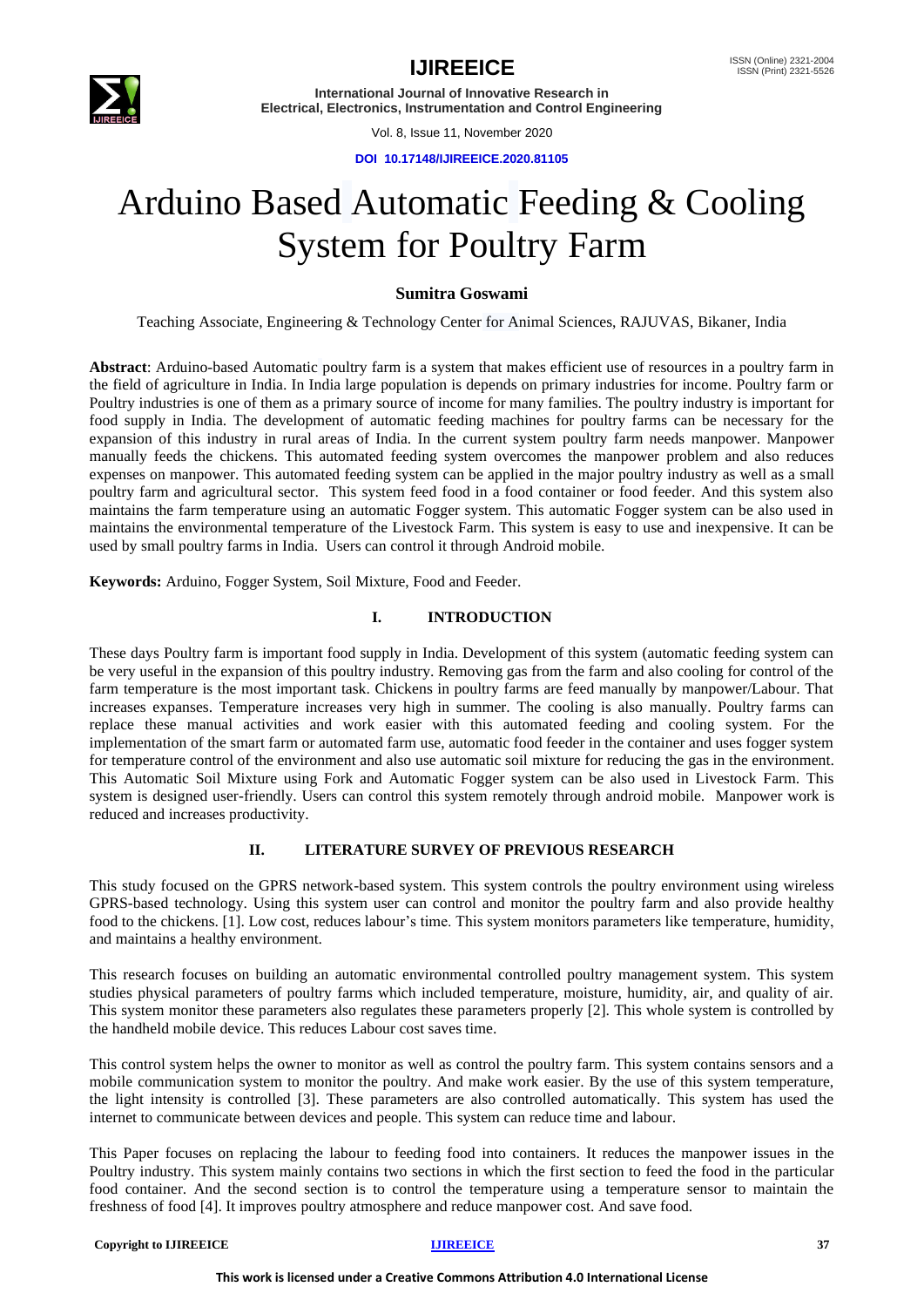

Vol. 8, Issue 11, November 2020

#### **DOI 10.17148/IJIREEICE.2020.81105**

In this research computer network technology is used by poultry farms. Wireless sensor-based network technology is implemented to control and maintain the climate of poultry farms and also humidity [5]. This system improves the quality of meat production.

In this study, the poultry management system is designed which uses both hardware and software (open-source software). Which control temperature, light intensity, humidity, and quality of air in the farm? This system setup is like IoT. This is low-cost hardware and open-source software. This system overcomes many problems faced by poultry farms [6]

This research focuses to maintain the desired climate in the poultry house. This system also controls performance. In this system Ventilation system is used to control the main factor like temperature, air, humidity [7]. This project was designed hierarchically. This reduces the production cost and improving the health of animals.

This research is the integration of sensors and a GPRS-based network. This can control and monitor the environmental parameters in Farm. This system immediate control temperature, humidity ammonia gas and also controls Food and Water level. These parameters are controlled and maintained by an automated system [8].

This research reduces manual work with the cost. It improves the production in the poultry farm. In this system, poultry environment data is collected by wireless sensor. That's why controlling and monitoring poultry climate is easy to use and also easily accessible to the user [9].

This paper includes improving farm production and quality. This contains a wireless sensor network. It improves poultry growth and the temperature is also maintained by using sensor-based technology. By implementing this system quality and quantity of chicken are improved [10]. This wireless sensor node will be useful for the detection of the status of health of chickens and that's why desired productivity and economy are achieved.

This research work is focused on wireless sensor technology. This technology can reduce public risk and economic costs. Influenza infection can also be detected according to temperature [11]. For the requirement of low power consumption and higher sensitivity micro temperature sensor technology was developed in this research.

This research contains an automatic feeding system with an automatic cooling system using a water sprinkler system. It contains a wireless sensor with a water sprinkler pump for cooling and controlling the environmental temperature of poultry farms. It also reduces labour costs and maintains good productivity [12].

#### **III. PROBLEM STATEMENT**

To develop Arduino-based system for making automatic poultry farms. This system provides food feeders or food containers to the chickens; the system also maintains the environment temperature using the mechanism of the Fogger system. This system also reduces the unwanted gases from poultry by automatic soil mixtures. The system also checks the temperature and humidity of the Poultry Farm. It will reduce poultry expenses and improves productivity and maintain the health of chickens and reduces food wastage.

### **IV. SYSTEM ARCHITECTURE**

This block diagram indicates the flow of this automatic system. In this block diagram, you can see the flow of this project. When the user gives the start-up command through the Bluetooth control application. It means the Bluetooth module passes these signals to the Arduino board. For feeding food through containers user gives a command like on the valve and food feeding will perform. After this user gives off the valve command. It means food feeding stopped. The next task is to maintain the temperature of the farm to start the Fooger system. For this task temperature sensor will sense the farm temperature and if the temperature is high then this automatic Fogger system is started when environment temperature goes low (Desired Environment Temperature) this system off automatic. Another task is to use the fork for soil mixture to reduce gases. The user gives the commands for the start-up of the Fork for soil mixture. This system detects any kind of obstacles in the poultry farm.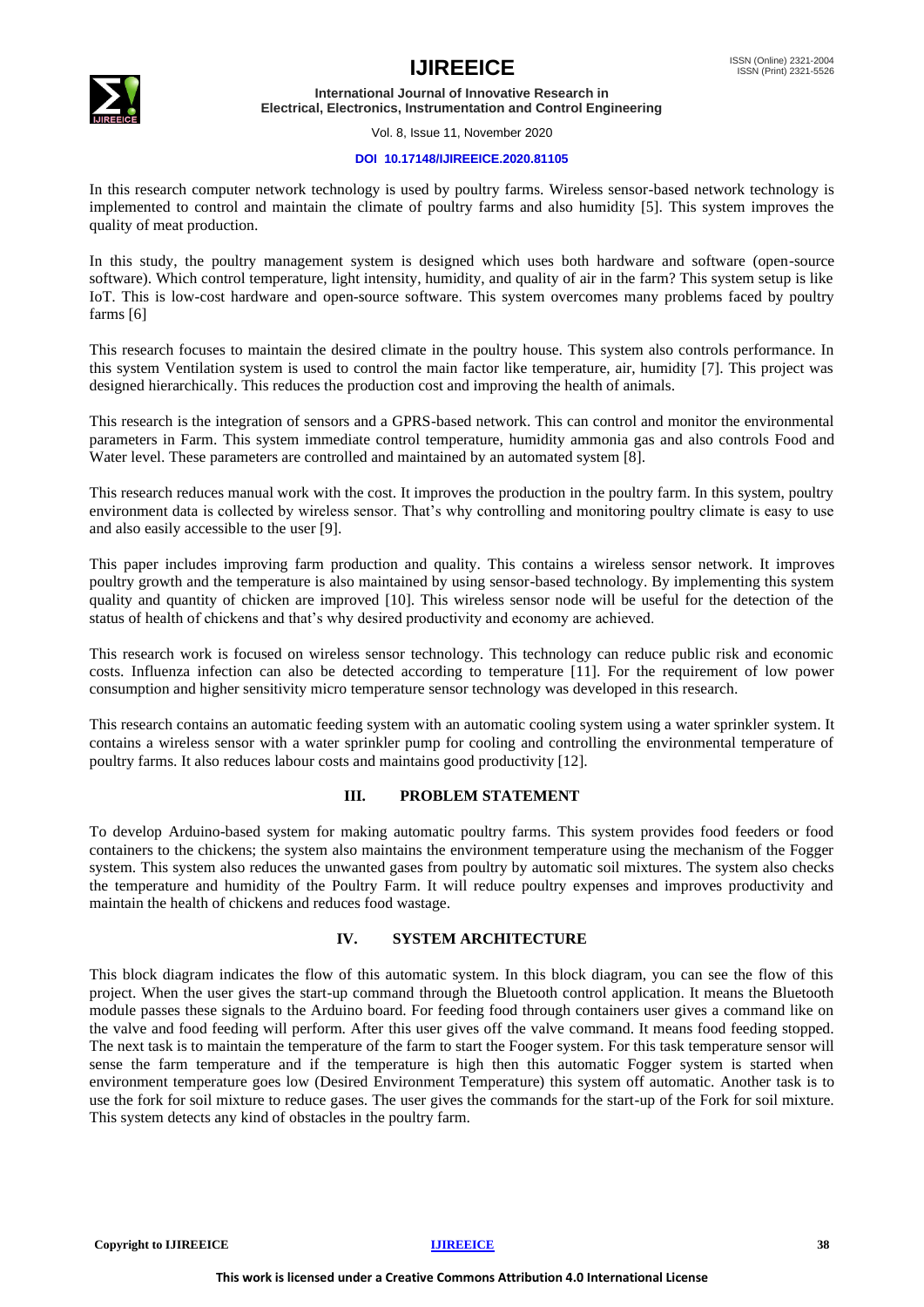

Vol. 8, Issue 11, November 2020

#### **DOI 10.17148/IJIREEICE.2020.81105**



#### **Fig 1 Block Diagram of Working Model**

### **V. MAIN CONTENTS**

Main contents of this automatic feeding and cooling system for poultry farm

#### A. Arduino**:**

Arduino is open-source microcontroller board. Which is based on easy-to-use hardware and software. In this work, Arduino UNO is used. Arduino UNO is a Microcontroller board that uses ATMEGA328P controller chips having an operating Voltage of 5 V and a clock speed of 10 MHz. The ATMEGA328P on the Arduino Uno is a pre-programmed board with a boot loader. This board allows uploading new code without using an external hardware programmer. ATMEGA328P Arduino UNO is a single-chip microcontroller. Also, It consumes low power. Arduino boards can read inputs turn them into output.

#### B. Temperature humidity sensor module:

Environmental temperature can vary some time it goes very high in summer and some time it goes very low which directly affect animal livelihood as well as poultry chickens such as Bird Flu and Hand foot and many other Diseases. In implementation of this system DHT22 Temperature sensor is used for measuring environmental temperature and humidity. This sensor can measure temperature for both Fahrenheit and Celsius. This sensor is low cost sensor for measuring temperature and humidity. It uses Capacitive Humidity Sensor. It also uses Thermistor to measure environmental air. The measurement unit or output is received in digital form.

#### C. Ultrasonic Sensor:

Ultrasonic Sensor is semiconductor devices which use to measure the distance based on ultrasonic signal. This sensor measure the distance through the air (using non-contact technology). It can measure distance from 2cm to 400cm. By using this Non – contact sensor distance measured without any damage of object.

#### D. Battery Module:

Battery Module is used for supply power to Ardiuno UNO. In this system 12V battery is used.

#### E. Fogger System:

This system is used to maintain and control environmental temperature of poultry farm. This is automated system which starts when atmosphere temperature goes high. And remain of when temperature is low. It can also work in predefined time interval.

**Copyright to IJIREEICE** 39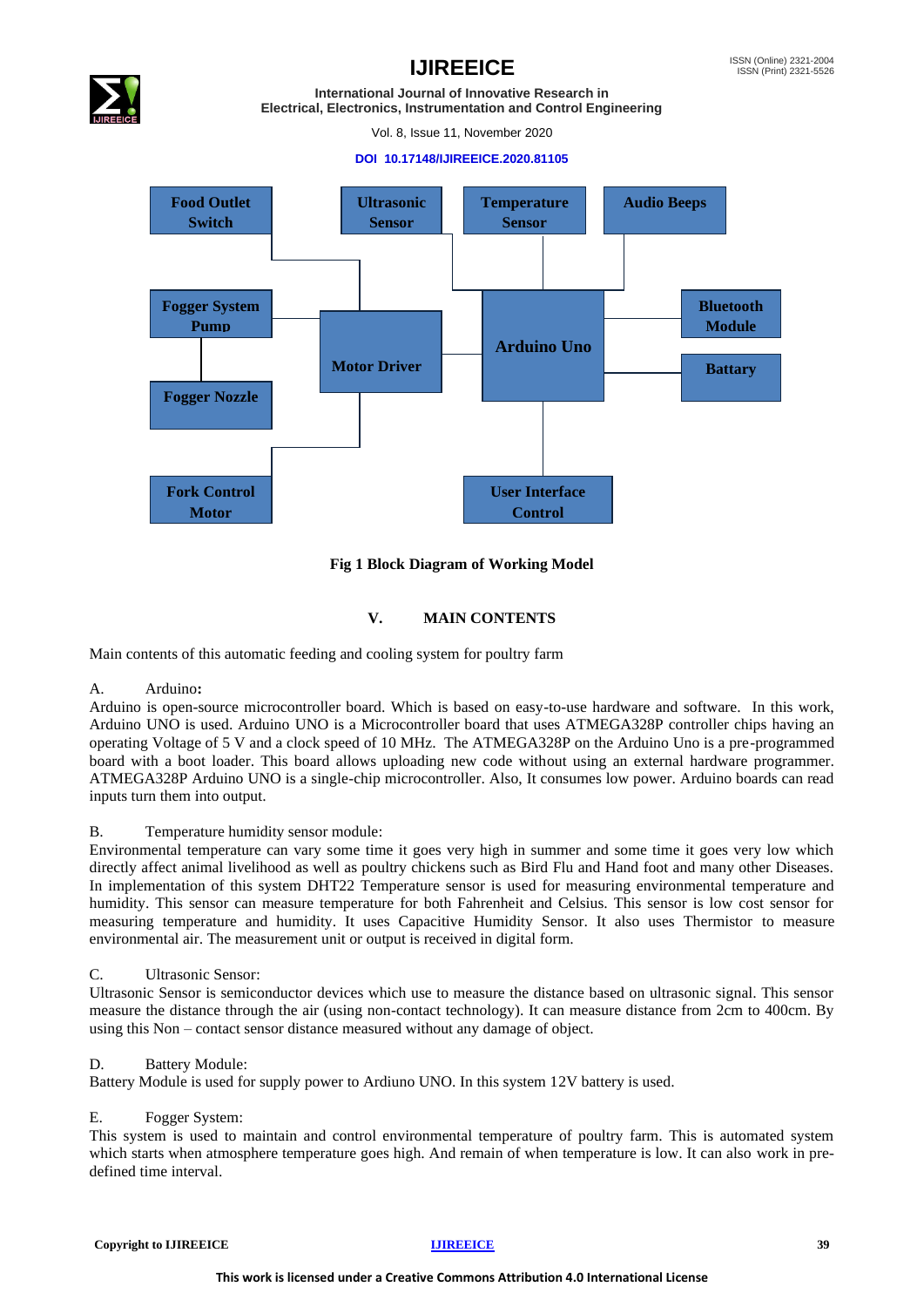

## **IJIREEICE ISSN** (Online) 2321-2004

**International Journal of Innovative Research in Electrical, Electronics, Instrumentation and Control Engineering**

Vol. 8, Issue 11, November 2020

#### **DOI 10.17148/IJIREEICE.2020.81105**

### **VI. ALGORITHM FOR THIS SYSTEM**

In the algorithm of this automatic feeding and cooling system Consider System as "S" And there is main components are Input, Output, Food feeder, Fogger System, Soil Mixture and Obstacle Detection

 $S = (I, O, FF, FS, SM, OD)$ 

Where  $S = System$  I = Input (Temperature, Food, Fog, Gas) O = Output (Food, Temperature, Gas)  $T = Temperature$  FF= Food Feeder FS= Fogger System SM= Soil Mixture OD= Obstacle Detection  $G = Gas$ 

i.Process to feeding the food  $FF()$ 

```
{
```

```
If (signal = \text{on})
```
{

```
If (Feed Silo or Tank = = full
{
          Open food outlet ()
                    { 
                    Store food into the fodder/ feed container/ food pan
                    }
          }
         Else
          {
                    Close food outlet ()
                    }
```
}

ii.Process of controlling environmental temperature

}

```
T ()
  {
            If temp = = High)
            {
                      Start Fogger ()
             }
            Else
            {
                      Stop Fogger ()
            }
  }
iii.Gas reducing process
```

```
G ()
```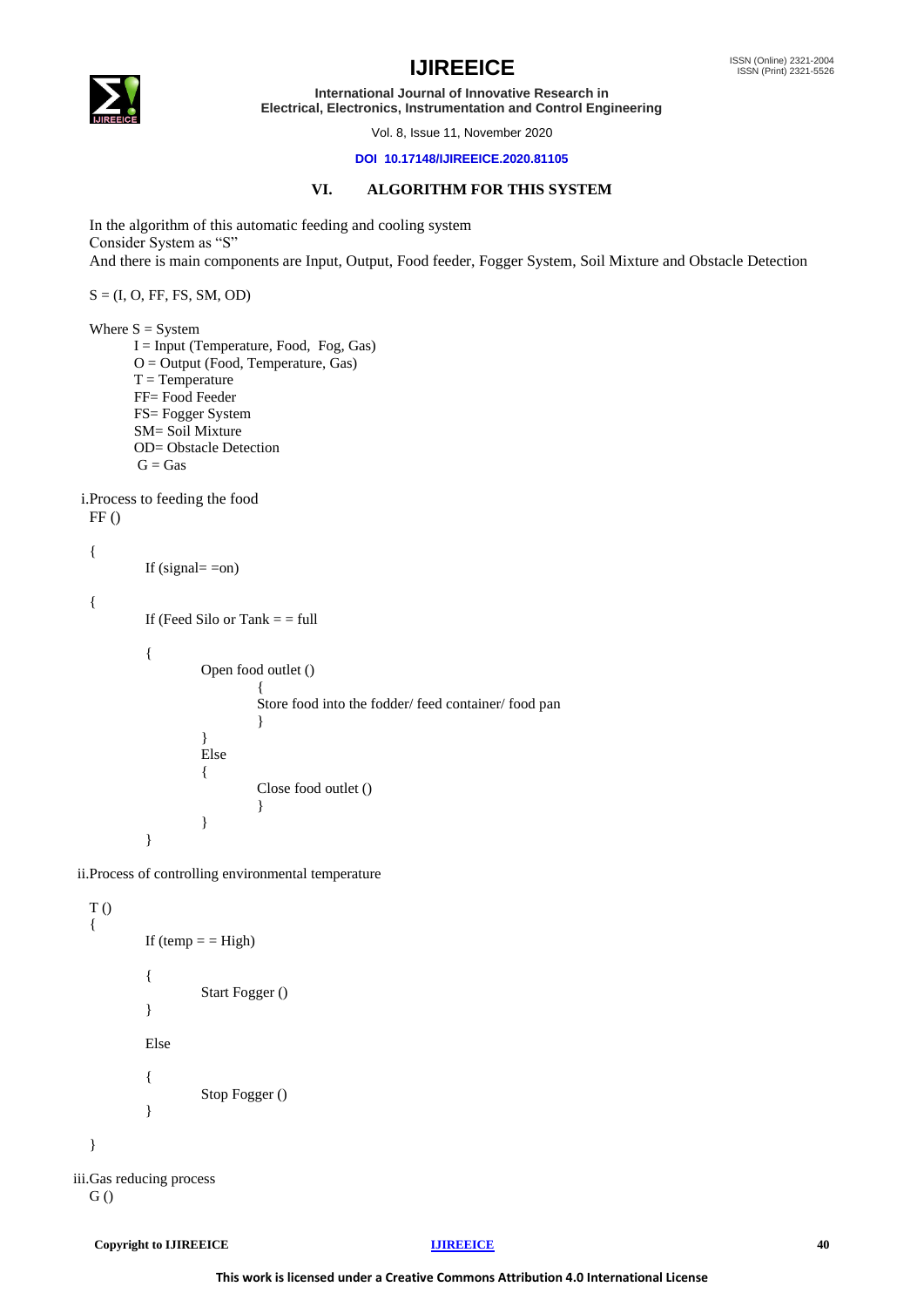

Vol. 8, Issue 11, November 2020

#### **DOI 10.17148/IJIREEICE.2020.81105**



### iv.Detection of obstacles

| O( | If (detect any obstacle)<br>Stop system () |  |
|----|--------------------------------------------|--|
|    | Else<br>Continue ()                        |  |

This system is based on Arduino UNO. Arduino UNO work as a microcontroller and it control complete system.



 **Fig 2 Fogger System at Poultry Farm**





**Fig 3 Feeding Fig 4 Soil Mixing Fork**

**Copyright to IJIREEICE [IJIREEICE](https://ijireeice.com/) 41**